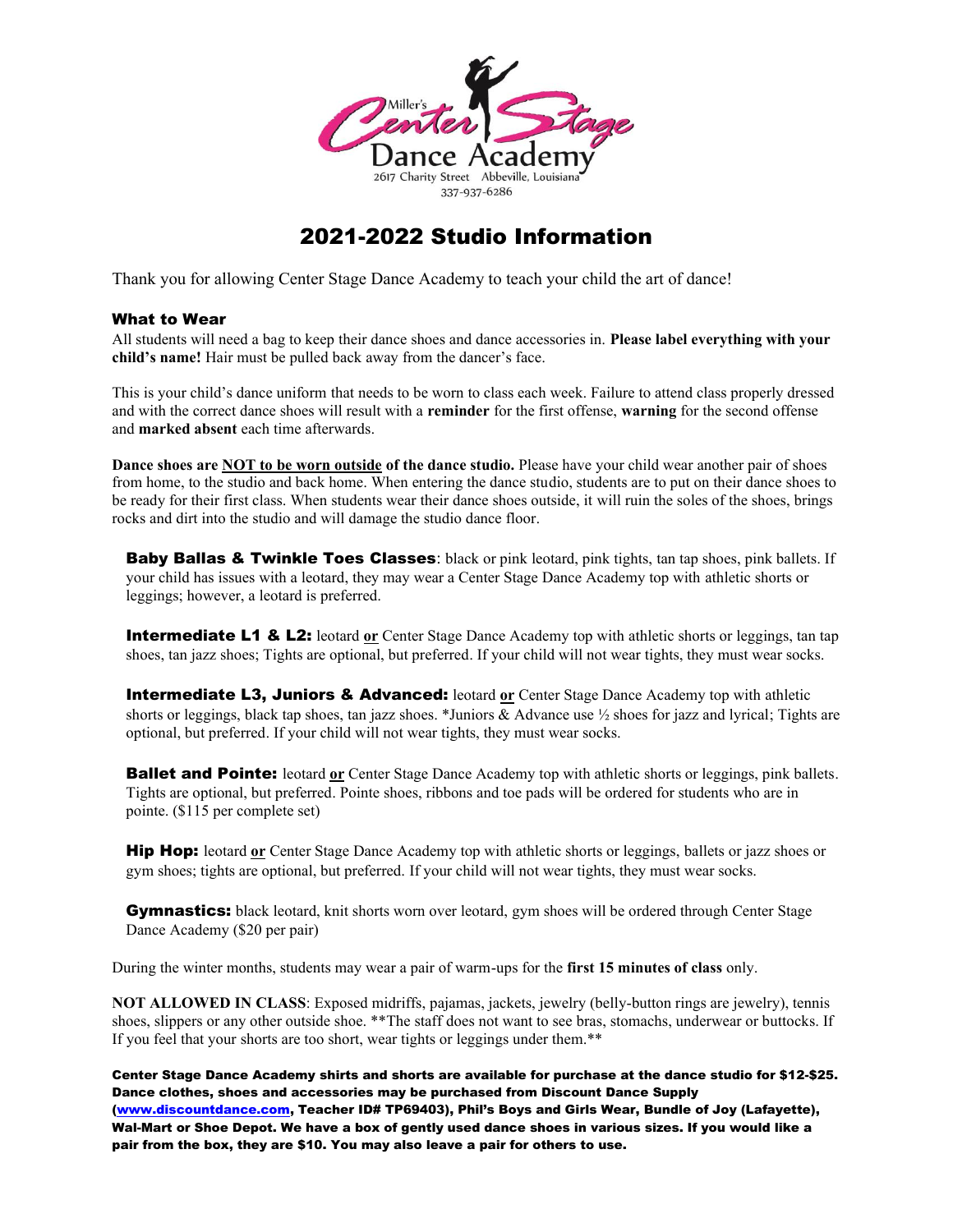## Studio Rules

To insure that time is spent on dance instruction and not discipline issues, the following studio rules will be strictly enforced. Failure to follow these rules will result in removal from the studio and no refunds will be given.

Upon entering the front doors of Center Stage Dance Academy, food, drinks and gum will need to be disposed of by either consuming it or throwing it away in a trashcan. Do not leave your trash for the staff to pick up. **FOOD, DRINKS OR GUM IS NOT ALLOWED IN THE DANCE ROOMS**. Water will be provided in each dance room. Students may bring a water bottle with water in if they wish – no sugary drinks allowed.

All students are required to attend class **PROPERLY DRESSED** in the class "uniform" and with all of their dance shoes. See "What to Wear to Class" page for the uniform. Failure to come to class properly dressed will result in being marked absent.

**NO CELL PHONES USE DURING CLASS**. Students may bring their phone into the dance room, but it needs to be on silent. If a student is caught using their cell phone during class, it will be picked up by the teacher and will be returned after class is over. If this becomes a repeated occurrence, the student's phone will be picked up by the teachers before class begins.

**NO RUNNING, PUSHING, CHASING, SHOVING, BITTING, SCREAMING, ETC**. anywhere in the building.

This is a **NO DRAMA ZONE**. The students are here to learn the art of dance and will be treated all the same. Please leave bad attitudes, personal problems, problems with other students, etc. outside the studio. Any **STUDENT OR PARENT** constantly causing drama will be removed from the studio.

All students are to treat each other, their teachers and themselves with **RESPECT**. Disrespectful behavior will not be tolerated. This includes the use of **FOUL AND IMPROPER LANGUAGE**.

#### **ABSOLUTELY NO TOBACCO (of any form) OR ALCOHOL IS ALLOWED. If caught using during class, this will result in immediate removal from Center Stage Dance Academy.**

Due to liability and insurance issues, students who are under a doctor's care for an extended injury, illness or medical condition will be required to provide a letter from the doctor stating that the student is able to participate in class. Students, who are able, will be allowed to attend their classes and watch until cleared by the doctor to participate. We will work with the student to learn the dances in time for our revue.

#### Tuition and Fees

Tuition is due by the 20<sup>th</sup> of each month (September-May). The Registration Fee does not include the first month's tuition. If your child decides not to continue to the end of the year, you will be responsible for all tuition and fees for the months taken. If you do not notify a staff member that your child will not be returning, you will be responsible for the months your child is listed on the class roster. Late charges of \$10 per month will be added to delinquent bills. NSF charge of \$25 per returned check will be added to your account.

You may pay by check, cash, credit card or debit card. If paying by cash, please put the cash in a sealed envelope with your child's name on the envelope to ensure that your account is properly credited. Payments may be dropped off at the dance studio or by mail to: Center Stage Dance Academy, 311 N Geoffroy St., Erath, LA 70533.

*Costume Fee:* In October, you will receive the total costume cost. The costumes can be paid in full, in two payments or three payments. All accounts must be paid up-to-date by December 20<sup>th</sup> to have your child's costumes ordered. Once costumes are ordered, **you are responsible for the entire cost** – even if your child drops from class. **No costume will be given until all payments are made**.

Costumes are **non-refundable** and **can not** be returned to the company. If your child drops out of class or decides not participate in the revue after costumes are ordered, you will be responsible for the entire costume costs, no exceptions.

If your child is NOT PARTICIPATING in the annual revue, please notify the staff as soon as possible. The revue fee will be deducted from your monthly tuition.

Costumes will be given out in February on a designated Saturday. Each child and parent is required to pick up their costume at their assigned times. Costumes will be tried on to make sure they fit properly. Information about accessories, hairstyles, etc. will be provided with the costumes.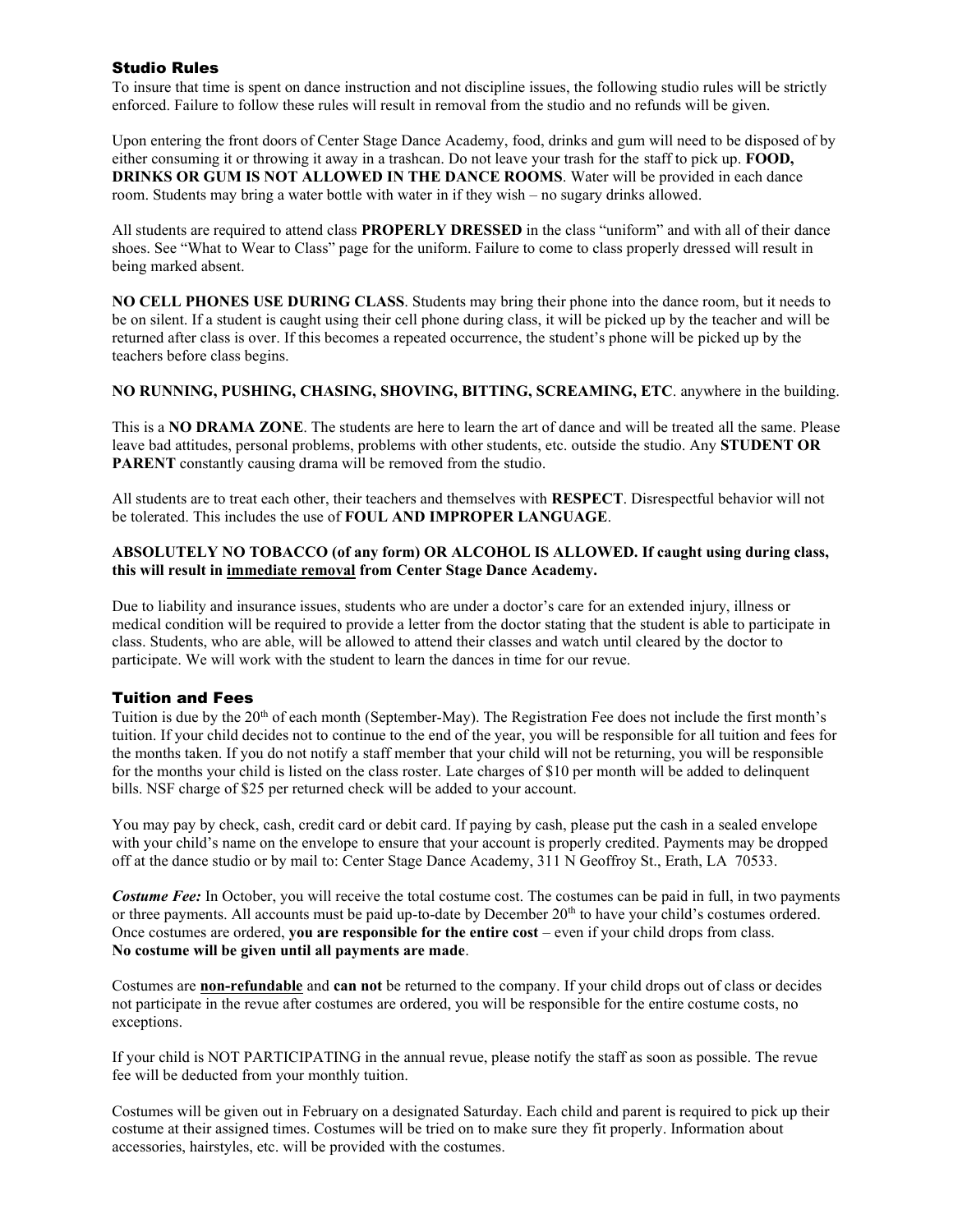*Dance Program Photo Fee*: In April, dance photos will take place on a Saturday at Center Stage Dance Academy. The cost will be \$10 per class and will be added into the costume costs. Individual color photo packages will be available for purchase from the photographer. More information and prices will be given out with the photo date and times.

*Dance Program Ads:* Dancers are **not required** to sell ads. The photo fee helps defray the cost of the photographer and the program printing. Individual photo "ads" with a caption (ex: *Good Luck Lauren on your 6 th year of dance! Love, Mom, Dad and Emily*) will be available for purchase. Businesses may also purchase ads and can be placed near a dancer photo ad. Ad samples and prices will be given out with the other photo information.

*Revue Fee:* The revue fee is billed throughout the dance year with tuition. The fee covers the auditorium rental, event insurance, program and ticket printing, props, scenery, videographer, stagehands, etc. Each family will receive 1 professional DVD, a program for each child, 1 backstage pass for the mom (which is also a revue ticket), and 5 revue tickets. If you have more than one child registered, there is an **additional recital fee of \$45 per extra child**. This fee will be added into your tuition. You will receive 2 additional tickets for each additional dancer in the family (ex: You have 2 children taking dancing. You will receive 7 tickets, 2 programs and 1 DVD). Additional tickets will be available for purchase from Center Stage Dance Academy and will be available 2 weeks before the revue. The revue is held in May. As soon as the date is finalized, it will be posted.

#### **Attendance**

In order to properly learn the art of dance, attendance at all classes should be top priority. **If a student misses more than 6 classes after we begin teaching the dances for revue, does not attend designated make-up days** (if scheduled**), and does not know their dance well enough to perform on stage, they will be removed from the revue line-up. Please be mindful of this run before signing them up for additional activities.**

To be considered present, students must be in class no later than 10 minutes after the start time, be properly dressed and have their correct dance shoes. If your child is not feeling well and is not contagious, they may attend class to watch the lesson. Please inform their teacher that they will watch class. If your child is too ill to attend (this includes running fever, vomiting, etc.), please keep them home. Mandatory school activities (notify teacher ahead of time), hospitalizations of the student (proof needed) and a death of an immediate family member are considered excused absences. Any other excused absences will be at the owner's discretion.

#### Holidays and School Closure

Center Stage Dance Academy follows Vermilion Parish public school holidays. **We will have class on Teacher In-Service, Fall Break and Conference Days**. If schools close due to inclement weather, classes will most likely be canceled. When in doubt, please check your email, www.centerstageabbeville.com, our Facebook and Instagram pages and Remind app for announcements or email info@centerstageabbeville.com.

#### 2021-2022 Holidays

| Labor Day          | September 6         |
|--------------------|---------------------|
| Thanksgiving       | November 22-26      |
| Christmas/New Year | December 20-31      |
| <b>MLK</b> Day     | January 17          |
| Mardi Gras         | February 28-March 4 |
| Easter             | April 15-22         |

#### Drop-off, Pick-up and Parking

Students should be dropped off at least 5 minutes before the start of class so they have time to use the restroom and put on their dance shoes. Students must be picked up no later than 10 minutes after their class has ended. If an emergency arises that will cause you to be late, please text 337-322-1759 to let a staff member know. Any student picked up 10 minutes after class end time and without notification from parent will be charged \$1 per minute late.

Parents are not required to stay for the class, but are more than welcomed to. A video monitor is located in the lobby for you to see what your child is learning in their class. No parents are allowed to watch from inside the classroom. Please **do not disturb the class** while instruction is taking place. If you need to speak to the teacher, wait until a break in class or when class is over. While in the lobby, please be mindful of others in the lobby and keep conversations "kid-friendly" and at a low volume level.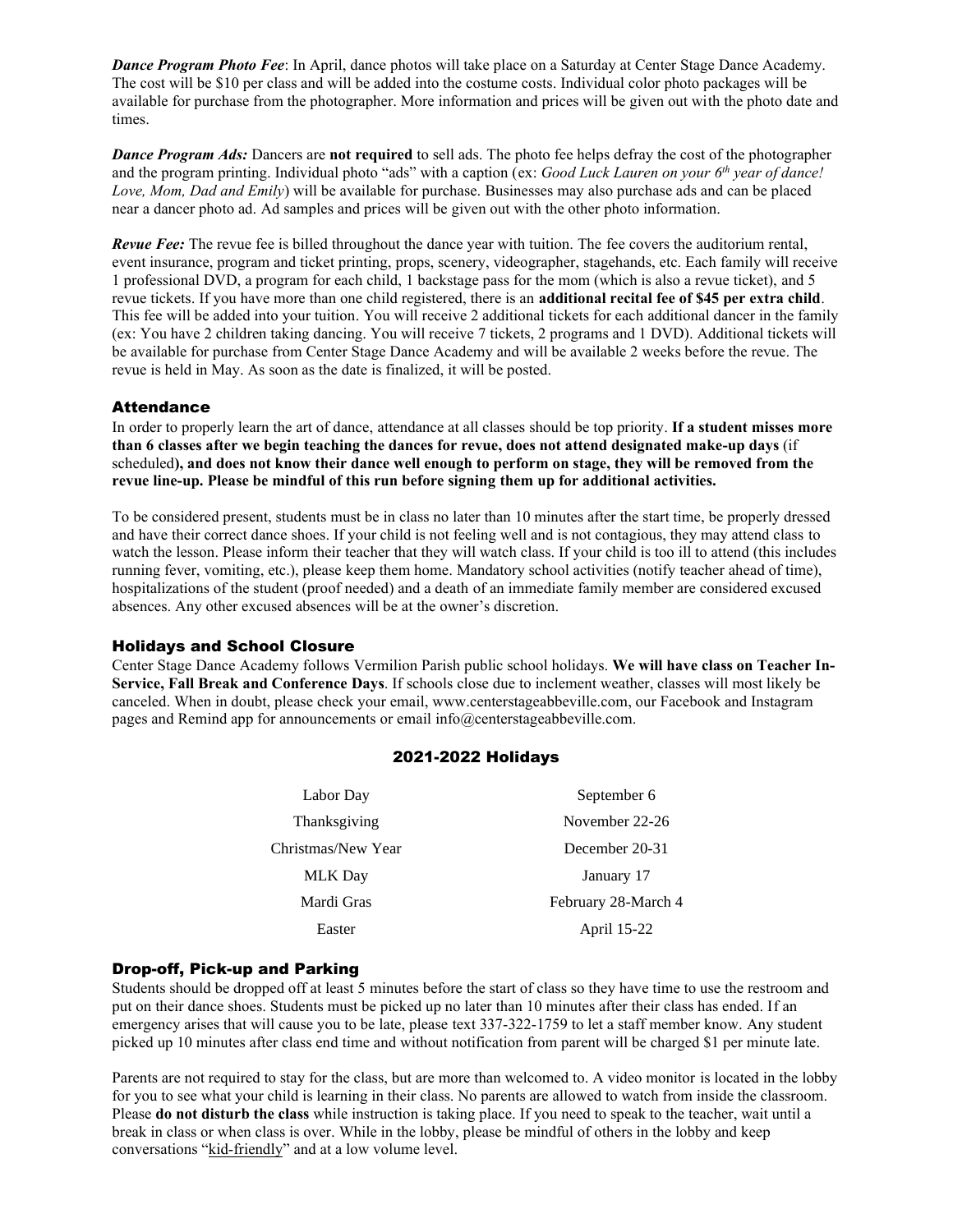Parking is available in front of the studio and in our side parking lot. Please park in a parking space while dropping off or picking up your child. DO NOT BLOCK THE PARKING LOT ENTRANCE OR OTHER VEHICLES.

#### Dance Awards and Special Numbers

Dancers who have completed the following years in each "subject" (tap/ballet/jazz, gymnastics, hip hop, ballet or pointe) will receive: 3 years = medal; 6 years, 9 years, 12 years = trophy; dance graduate = crystal trophy. Prior years of dance at another studio do count as years taken.

Students in the Juniors and Advance Class who have completed at least 6 years of dance may perform a trio, duet or solo at revue. Dance graduates may perform a solo routine at the revue if they have at least 3 years of dance completed. These special numbers require extra practices on weekends and/or during school holidays and will require an additional costume (costume cost, \$50-60; there is a fee for the extra choreography & practices).

**All songs and choreography must be approved by Ali – NO EXCEPTIONS! Dancers will have to show their** dance to the instructors by the Mardi Gras break. If the special dance is not stage-worthy, it will be pulled from the line-up and the dancer(s) will not be able to perform it at the revue.

#### Annual Revue and Rehearsals

Our annual revue will take place in May at Angelle Hall Auditorium on the UL Lafayette Campus. As soon as the date and time is set, the information will be posted. We try our best to get a weekend performance somewhere from mid-May to before Memorial Day. **Dancers, who are participating in the revue, MUST attend Dress Rehearsal**.

Dress Rehearsal will take place either the day before revue or the morning of the revue, depending upon what day(s) we are able to secure. This will be held at the revue venue. Dancers may sit in the audience and watch as much as they like for Dress Rehearsal. You may take photos and/or video at Dress Rehearsal only.

During the revue, all dancers are to remain in the dressing rooms until all their numbers are completed. We will have staff and volunteers staying with our dancers backstage until the last number is over. More detailed information about our annual revue will be given to each dancer in May.

**All accounts will need to be paid in full by May 20th to participate in the revue – NO EXCEPTIONS**. You will not receive revue tickets nor be able to purchase additional tickets until your account is paid in full.

All of our staff have full-time jobs and are not at the studio during the day. Should you have any questions, the best way to reach us is via email at [info@centerstageabbeville.com](mailto:info@centerstageabbeville.com) or send us a message via Facebook. You may also leave a message at 337-937-6286 (studio line) or text 337-322-1759. You may also speak to staff members briefly before or after class. We are looking forward to a great dance year!

*Miller's Center Stage Dance Academy, LLC reserves the right to refuse enrollment to any student who does not adhere to the payment fees and rules listed in this packet.*